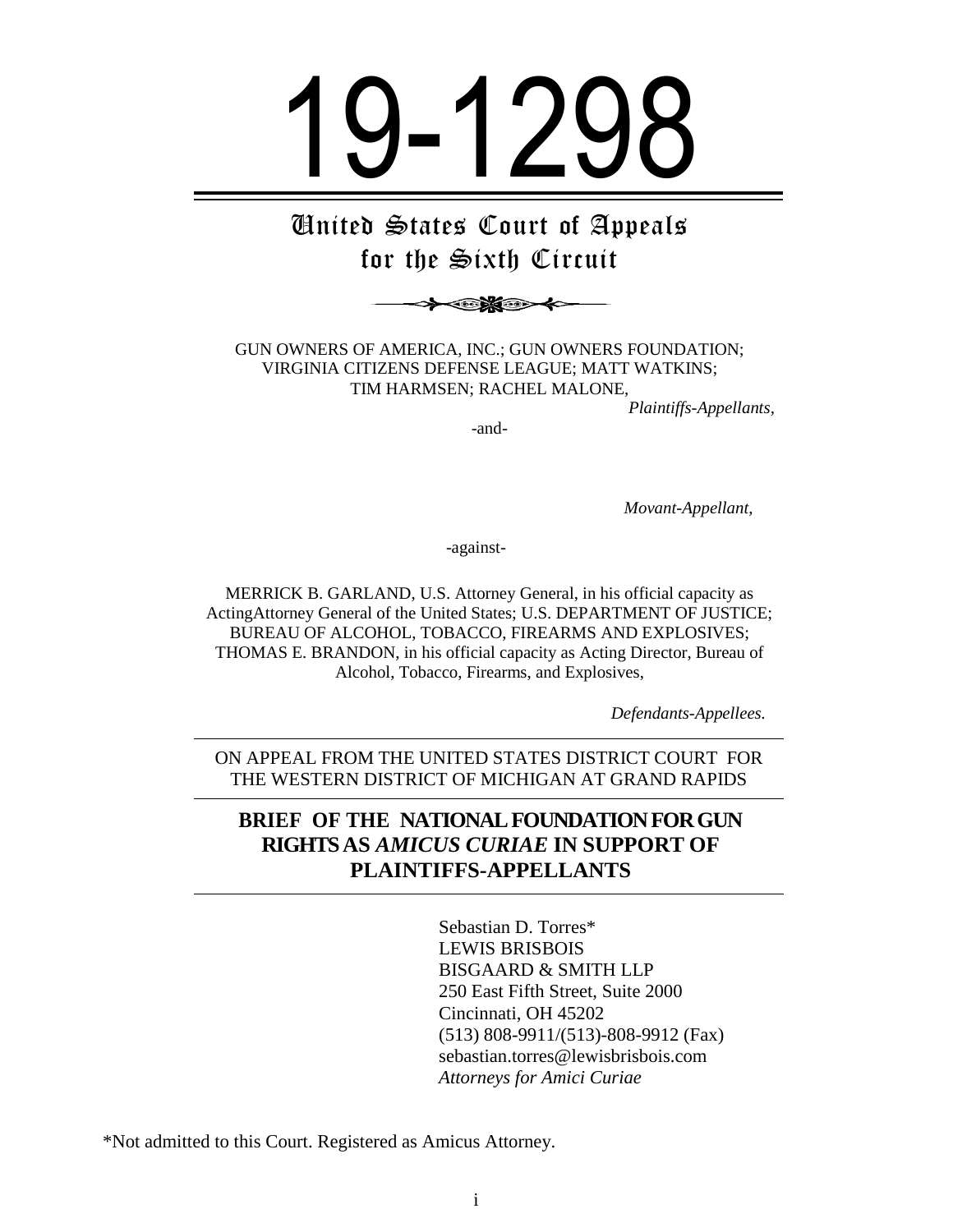#### **RULE 26.1 CORPORATE DISCLOSURE STATEMENT**

The National Foundation for Gun Rights (NFGR) is a nonprofit educational, research, and legal aid organization operating under  $\S$  501(c)(3) of the Internal Revenue Code. NFGR is not a subsidiary or affiliate of a publicly owned corporation, and does not issue shares of stock. No publicly held corporation has a direct financial interest in the outcome of this litigation due to *amicus*' participation.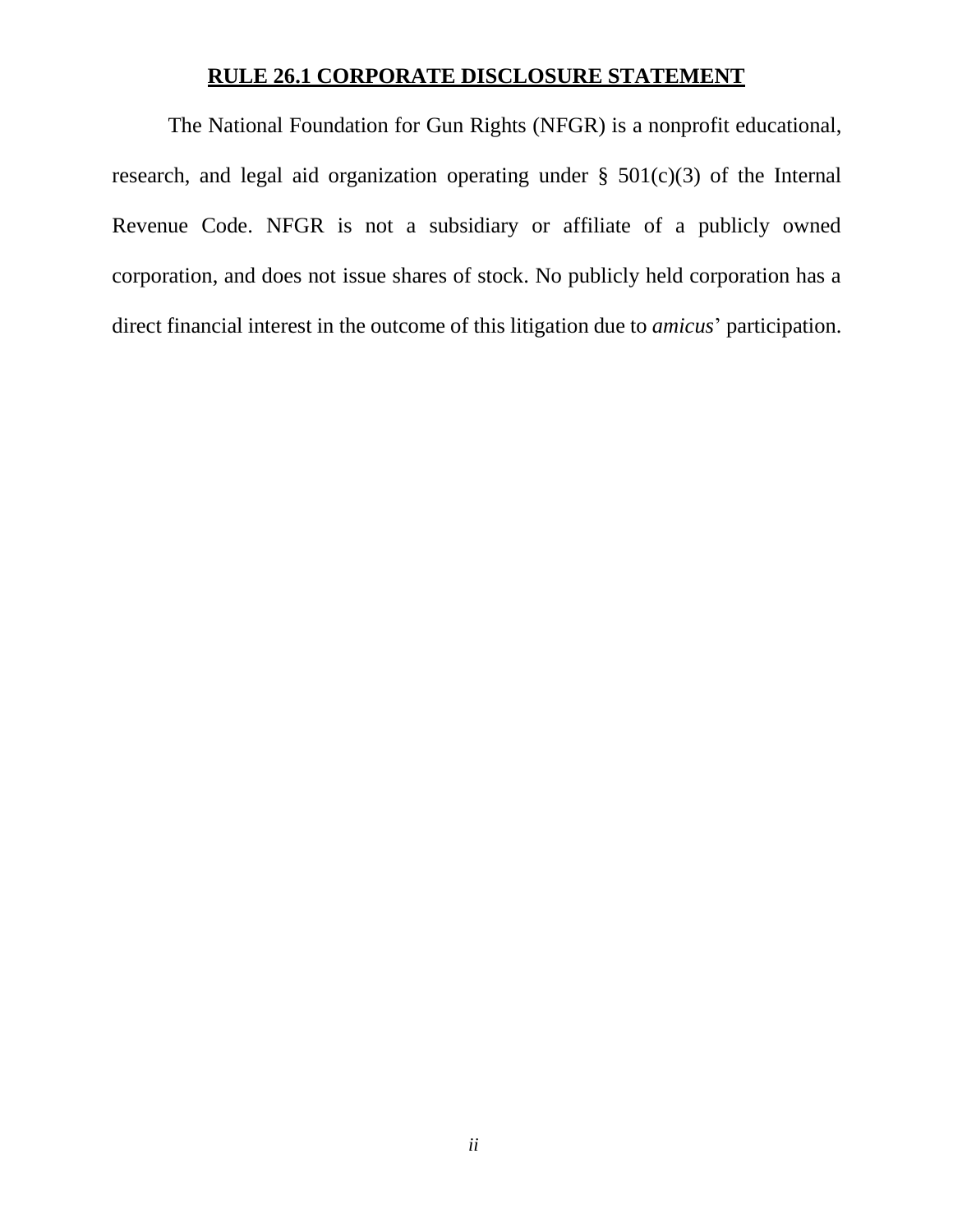## **TABLE OF CONTENTS**

## *Page*

| A.        | ATF'S Regulation Banning Bump Stocks Violates the Takings Clause3                                                                                            |                                                                                                                                     |  |
|-----------|--------------------------------------------------------------------------------------------------------------------------------------------------------------|-------------------------------------------------------------------------------------------------------------------------------------|--|
|           | i.                                                                                                                                                           | The ATF's Regulation Takes Complete Property Interest in Bump Stocks,                                                               |  |
|           | ii.                                                                                                                                                          | The Total Confiscation of Bump Stocks is Different and More Egregious                                                               |  |
|           | iii.                                                                                                                                                         | While the Tucker Act, 28 U.S.C. § 1491, May Provide a Means for<br>Monetary Compensation for Federal Takings, it Does Not Eliminate |  |
| <b>B.</b> |                                                                                                                                                              | The ATF's regulation is not a proper exercise of police power for public use or                                                     |  |
| $C$ .     | Firearms, including machineguns, are not a nuisance that can be regulated out of<br>existence under the police power without triggering the Fifth Amendment8 |                                                                                                                                     |  |
| D.        | Deference Should be Declined Based on Appellees' Failure to Invoke Chevron10                                                                                 |                                                                                                                                     |  |
| E         | The ATF's Final Rule has No Basis in the Language of the 26 U.S.C. § 5845                                                                                    |                                                                                                                                     |  |
|           |                                                                                                                                                              |                                                                                                                                     |  |
|           |                                                                                                                                                              |                                                                                                                                     |  |
|           |                                                                                                                                                              |                                                                                                                                     |  |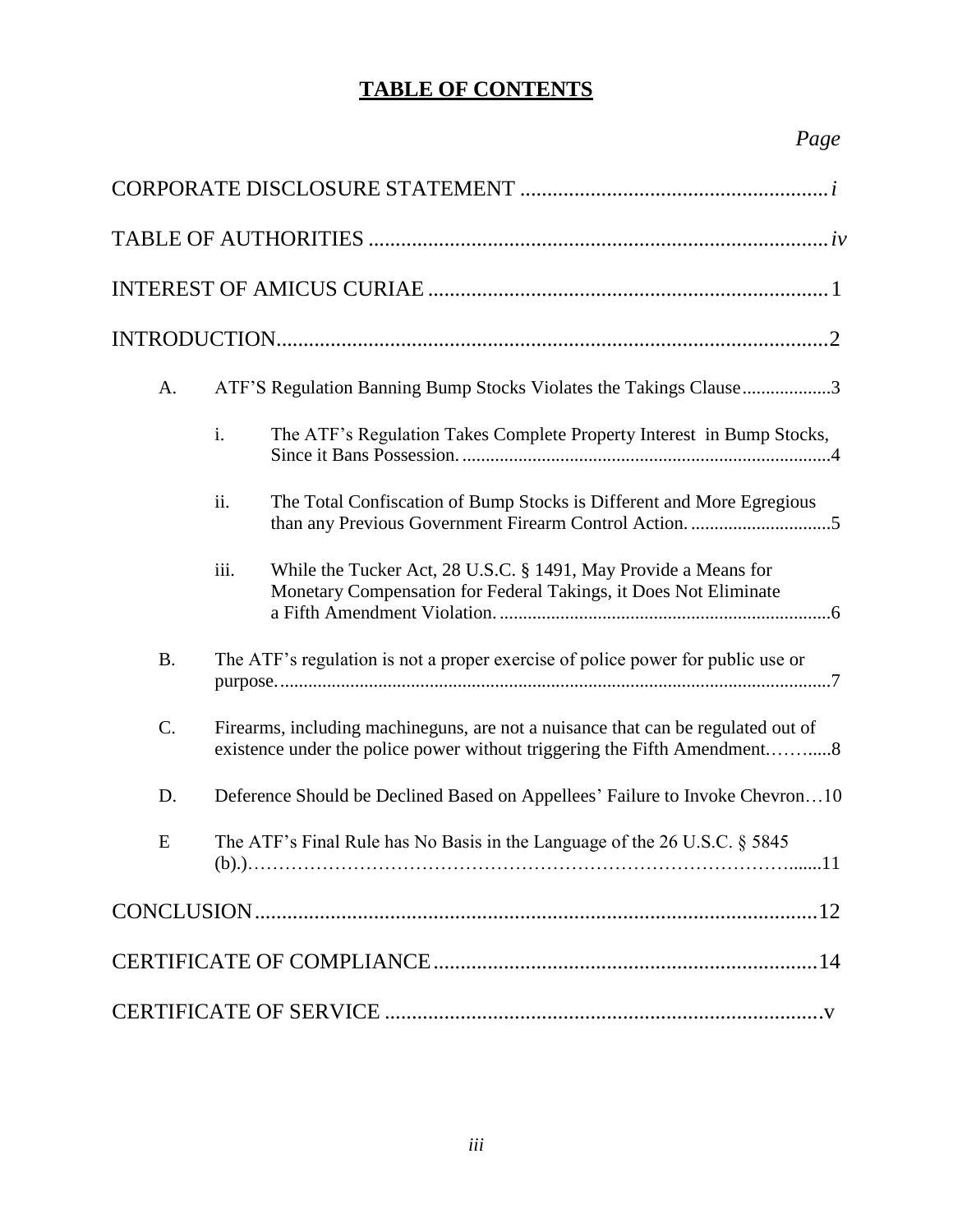## **TABLE OF AUTHORITIES**

| Cases                                                       | Page(s) |
|-------------------------------------------------------------|---------|
| Akins v. United States,                                     |         |
| Burlington Northern Santa Fe Ry. v. Loos,                   |         |
| Duncan v. Becerra,                                          |         |
| Fesjian v. Jefferson,                                       |         |
| Guedes v Bureau of Alcohol, Tobacco, Firearms & Explosives, |         |
| Gun South, Inc. v. Brady,                                   |         |
| HollyFrontier Cheyenne Ref., LLC v. Renewable Fuels Ass'n,  |         |
| Horne v. Department of Agriculture,                         |         |
| Kelo v. City of New London,                                 |         |
| Knick v. Township of Scott,                                 |         |
| Lucas v. South Carolina Coastal Council,                    |         |
| Mitchell Arms, Inc., v. U.S.,                               |         |
| Mugler v. Kansas,                                           |         |
| Prescott v. Slide Fire Solutions, LP,                       |         |
| Staples v. U.S.,                                            |         |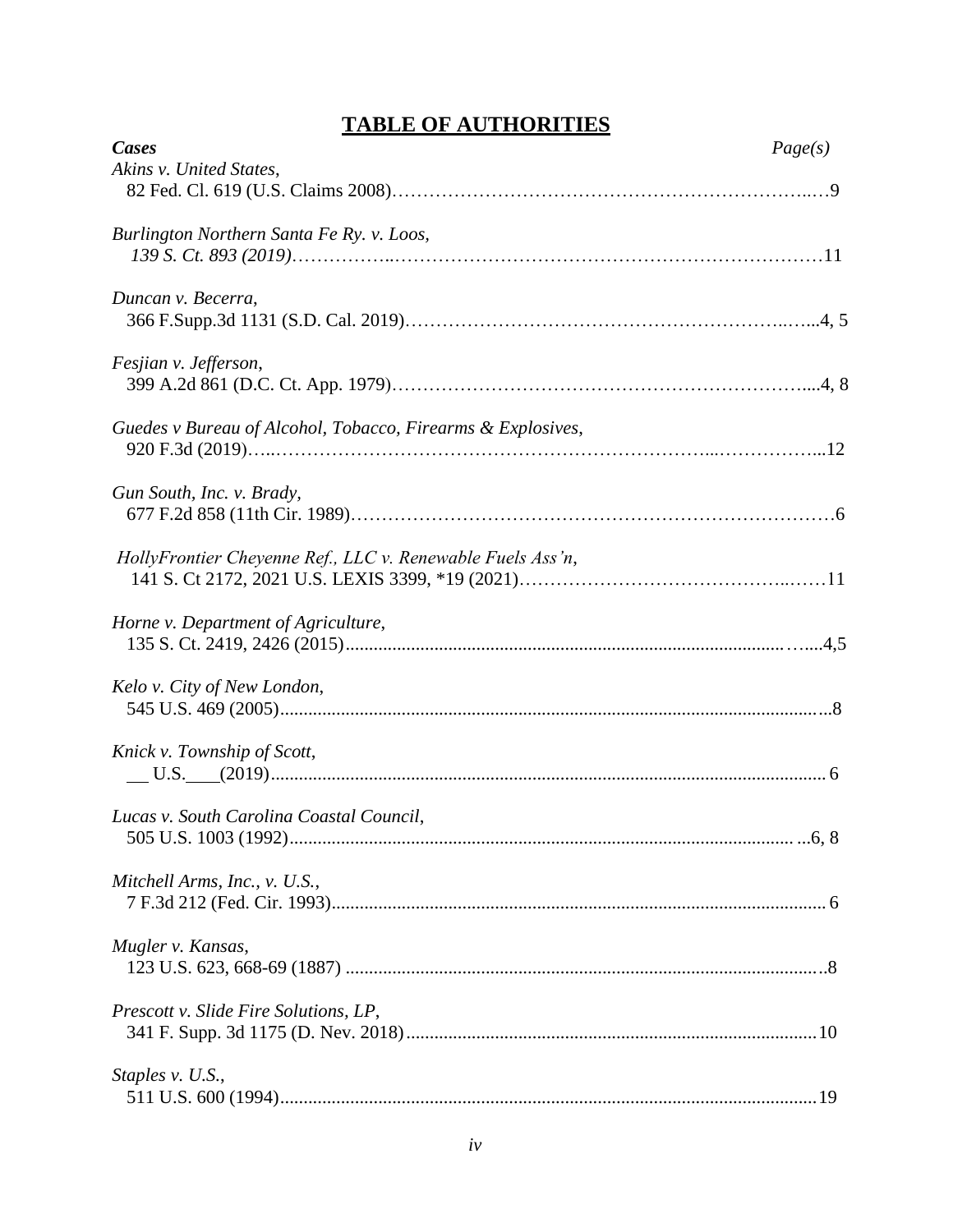# *Statutes/Regulations/Miscellaneous*

| The Protection of Lawful Commerce in Arms Act, 15 U.S.C. §§ 7901 et. seq10 |  |
|----------------------------------------------------------------------------|--|
|                                                                            |  |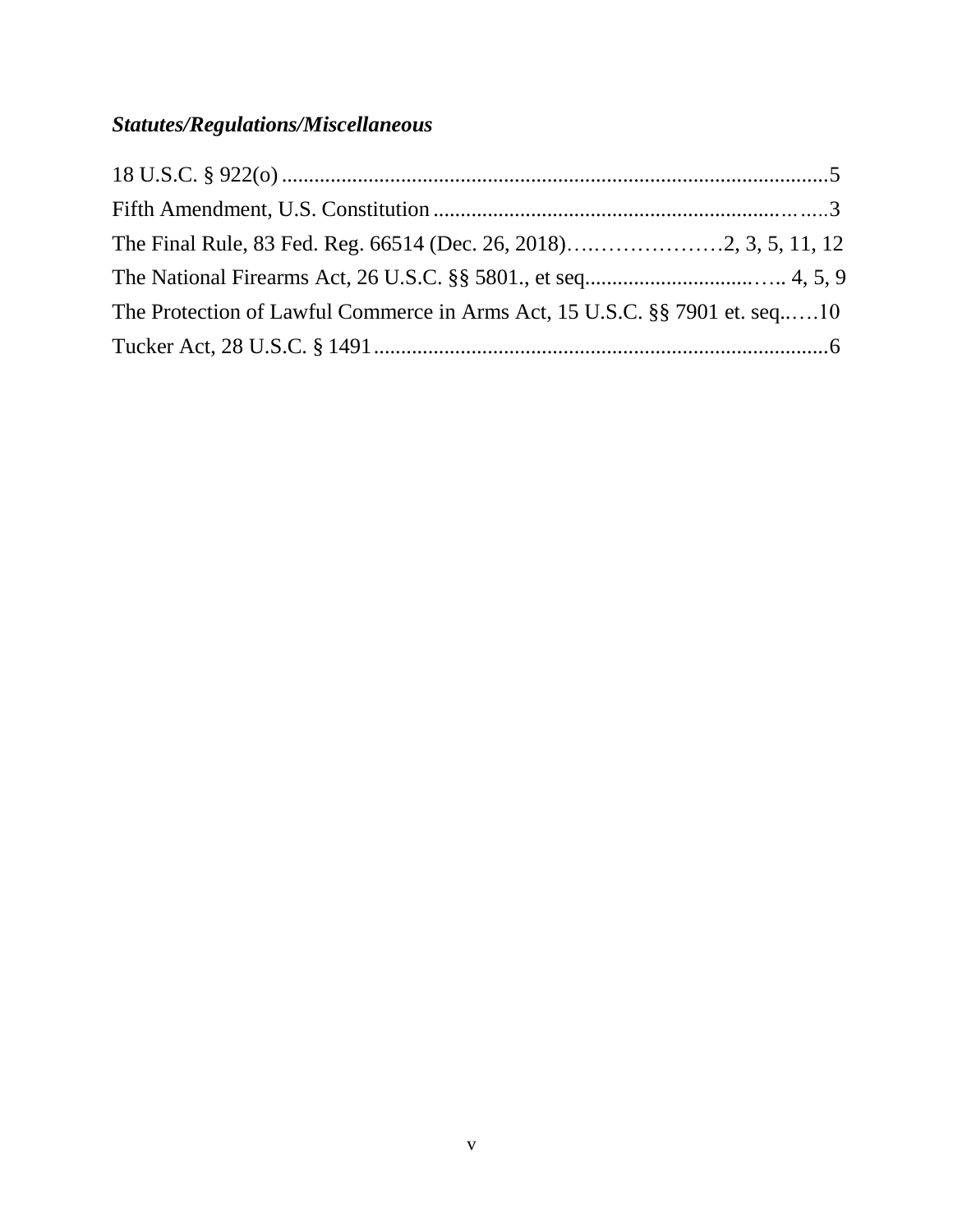#### **INTEREST OF AMICUS CURIAE**

*Amicus Curiae*, the National Foundation for Gun Rights, Inc. ("NFGR"), is a nonprofit educational, research, and legal aid organization, exempt from income tax operating under the Internal Revenue Code ("IRC")  $\S$  501(c)(3). The NFGR was established, *inter alia*, to conduct research and inform and educate the public on the right to keep and bear arms as protected by the Second Amendment to the United States Constitution. NFGR accomplishes its mission through public communications and litigation. Through its litigation program, the NFGR has filed *amicus* briefs and has assisted gun owners in both criminal and civil matters where their rights have been violated.

Pursuant to Fed. R. App. P. 29, counsel for *amicus* states that all parties have consented to the filing of this brief. No party's counsel authored any part of this brief and no person other than *amicus* made a monetary contribution to fund its preparation or submission.

#### **INTRODUCTION**

The United States Constitution sets forth a system in which the various branches of government balance one another and the rights of the individual are protected. The Founders of the United States witnessed a world in which all powerful royal monarchs dictated the law of the land with minimal concern for the rights of the individual. Under that historical understanding, the framers of the Constitution

1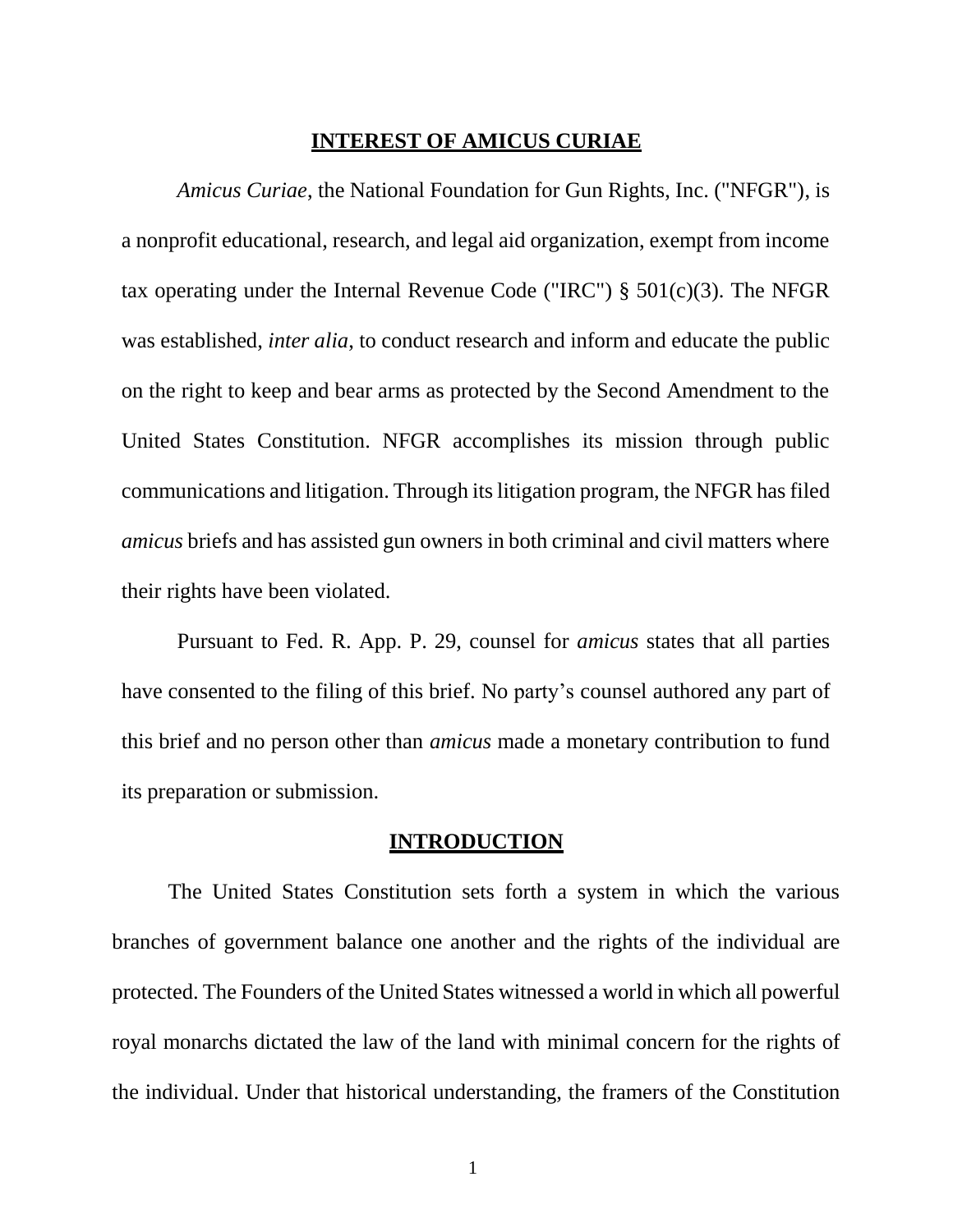drafted the document and subsequent Bill of Rights with an intent of establishing a framework in which power was not solely enshrined in one monarch, but in co-equal branches of government. Further, these documents created the various enumerated rights that each American citizen is guaranteed, such as the right to life, liberty and property.

Unfortunately, since the ratification of the founding documents, our country's branches of government have grown exponentially and the originally sought-after balance between them has waned. Most notably, the powers of the executive branch and its various entities have swollen to the point of becoming a rogue sovereign dictating expansive regulations that subvert the legislative authority entrusted in Congress, threatening the very framework of government. These regulations can affect minute or massive aspects of every American citizen's life and can result in the deprivation of their rights. Even worse, this power can blatantly be used as a tool or weapon for political expediency by the President of the United States.

In the present case, the Bureau of Alcohol, Tobacco, Firearms and Explosives (ATF), charged with regulating machineguns, relented to political pressure after a mass shooting which took place in 2017. The ATF reversed their long-held interpretation related to the classification of bump stocks and issued the regulation in question in this case, 83 Fed. Reg. 66514 (Dec. 26, 2018) (the "Final Rule"). This regulation re-classified bump stocks as machineguns and made ownership,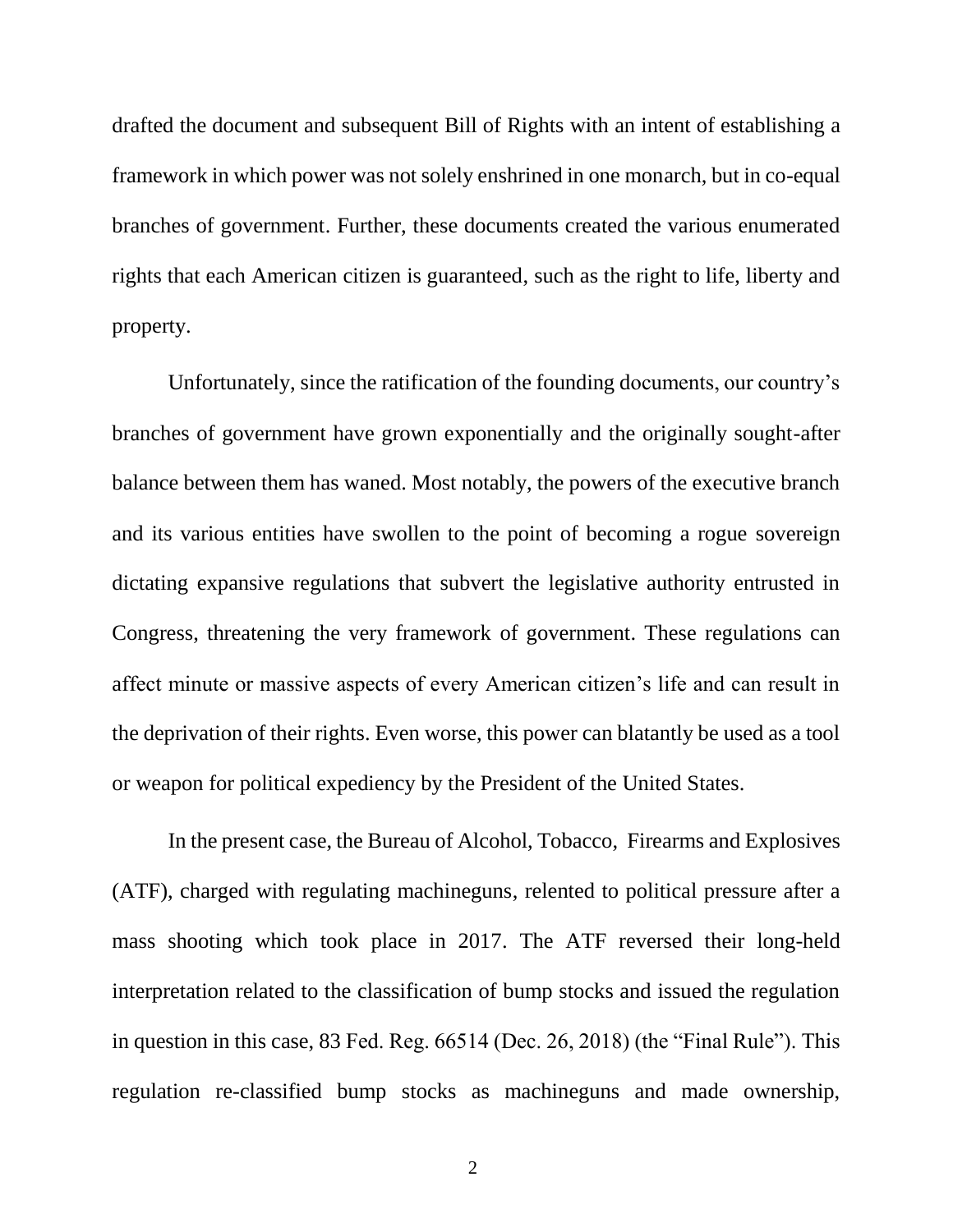possession, and sale illegal, depriving thousands of otherwise law-abiding American citizens of their property rights and subjecting them to harsh criminal penalties for merely owning or possessing something that was legal to own and possess until the enactment of this Final Rule. In doing so, the ATF ordered the forfeiting or destruction of over half a million bump stocks owned by gun owners across the country. All were premised on a change in interpretation of the word "machinegun" by an executive bureau under pressure from the chief executive. The actions taken by the Appellees constitute a violation against the constitutional rights of those who possess bump stocks, while generally continuing the alarming tendency of legislating by executive fiat.

#### **A. ATF'S Regulation Banning Bump Stocks Violates the Takings Clause**

The Court's panel did not address arguments related to the Takings Clause within its most recent opinion. Regardless of whether or not the Court finds that Chevron deference applies, the Court should analyze the regulation and its validity against the Takings Clause. The regulation at issue in this case constitutes a taking of private property for a public use or purpose, without compensation. Further, the ATF's bump stock regulation is not a proper or valid exercise of police power for public use or purpose. Lastly, firearms are not a nuisance that can be regulated out of existence under the police power without triggering the Fifth Amendment. This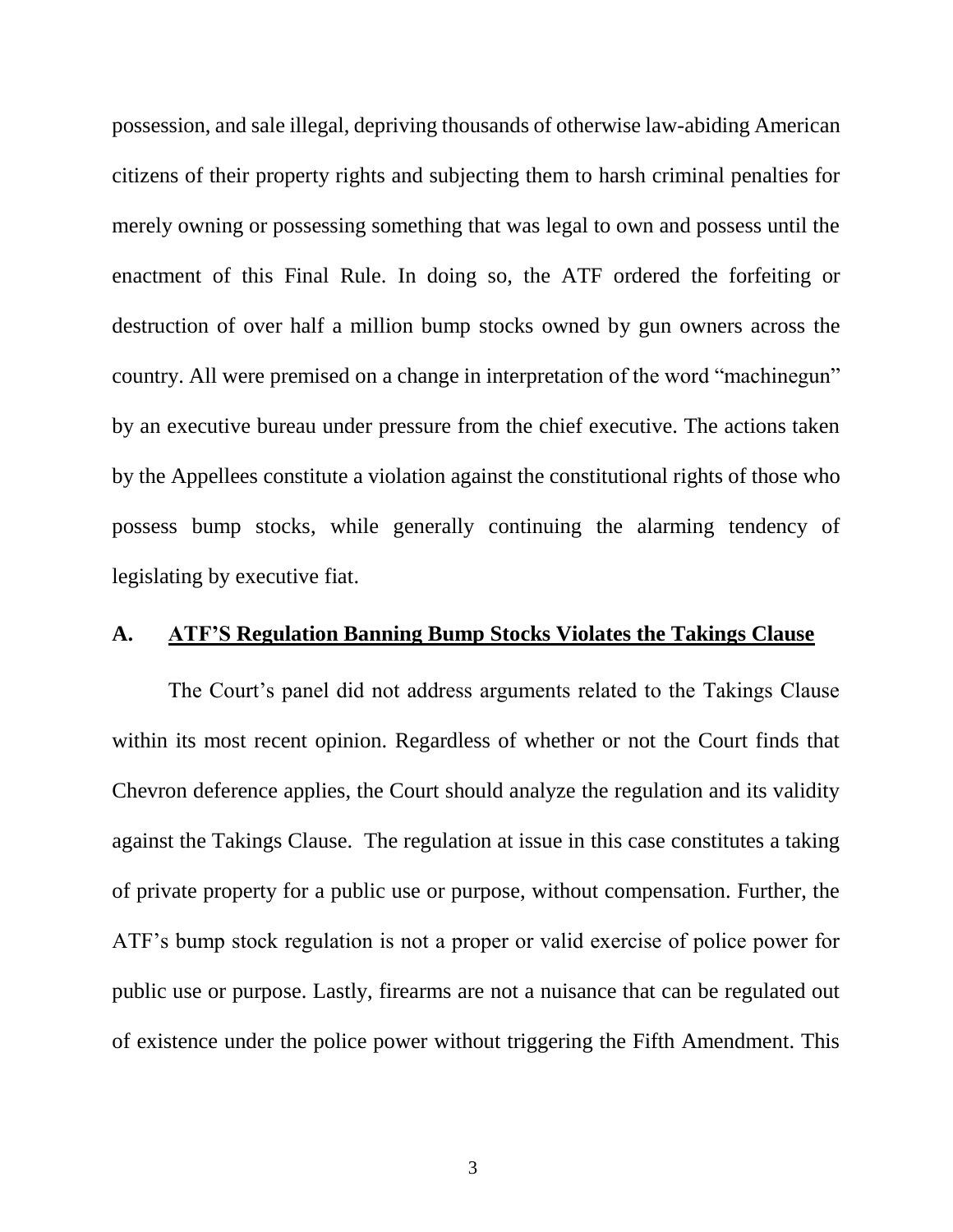Court should find based on the arguments below, that the ATF violated the Fifth Amendment Rights of bump stock owners across the United States.

"[N]or shall private property be taken for public use, without just compensation." Fifth Amendment, United States Constitution. The Supreme Court of the United States has recognized that the Fifth Amendment protects personal property as well as real property and there is no distinction between these two types of property for purposes of the Takings Clause. *Horne v. Department of Agriculture*, 135 S. Ct. 2419, 2426 (2015) ("The Government has a categorical duty to pay just compensation when it takes your car, just as when it takes your home.").

Simply put, banning the ownership of a certain type of personal property implicates the application of the Takings Clause and amounts to a "taking." See *Duncan v. Becerra*, 366 F.Supp.3d 1131 (S.D. Cal. 2019) (Holding California's ban on possession of firearm magazines that exceed a certain magazine capacity was a taking under the Fifth Amendment). In the present case, when the ATF recategorized bump stocks as machineguns, it made possession of bump stocks illegal, thereby depriving bump stock owners of their property rights just as if the ATF had physically confiscated them.

**i. The ATF's Regulation Takes Complete Property Interest in Bump Stocks, Since it Bans Possession.**  Under the NFA, possession of a machinegun that is not registered to the possessor is a crime. Since May 19, 1986, there exists no provision allowing the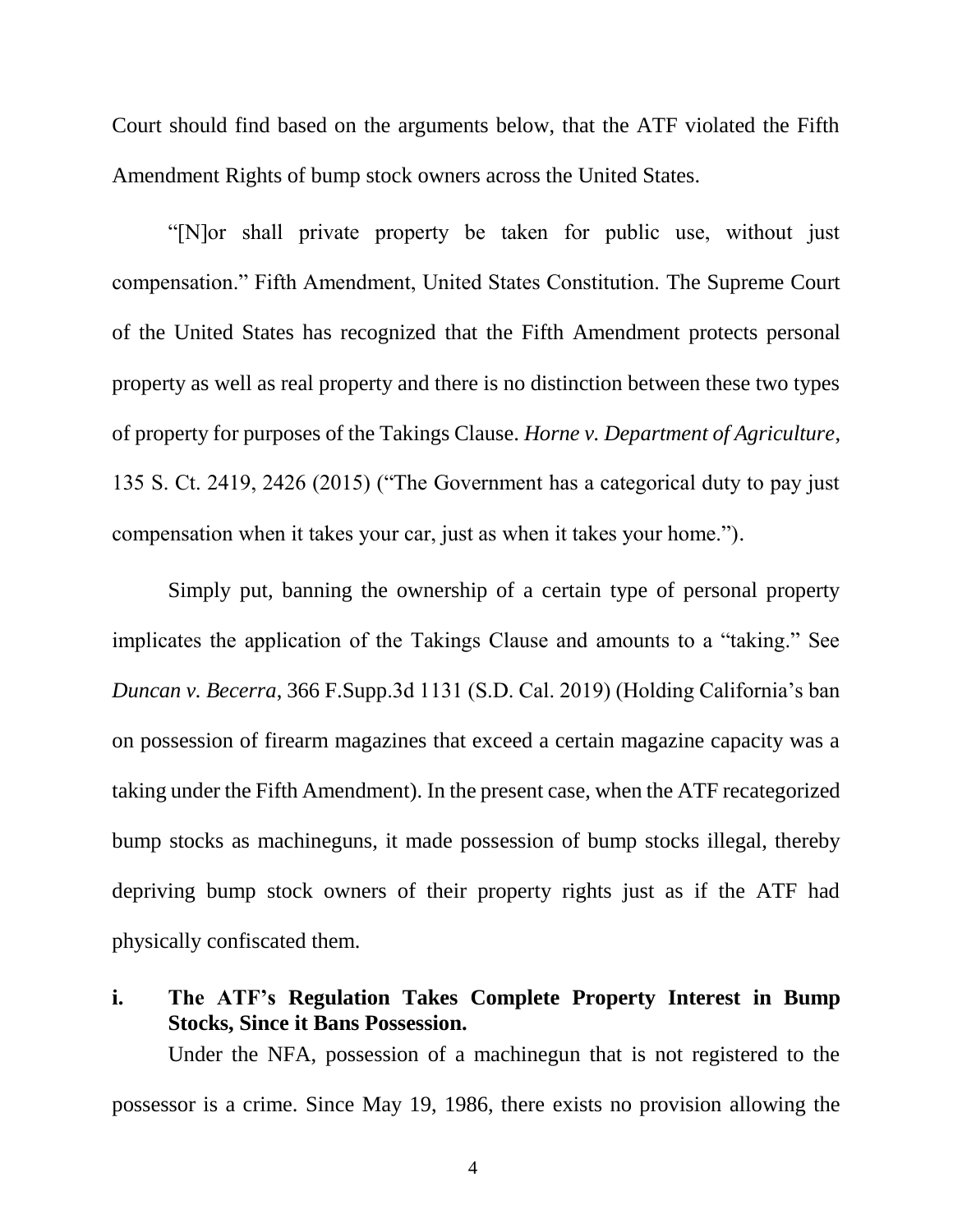registration of an existing or a newly made machinegun by ordinary persons. 18 U.S.C. § 922(o). Once the ATF arbitrarily decided, under political pressure, that it considered bump stocks to be machineguns, they became subject to the restrictions of the NFA. Thus, their possession became illegal.

As of the effective date of the Final Rule, bump stocks possessed by ordinary law-abiding persons became essentially contraband. This total deprivation of any ability to lawfully own or sell formerly lawful, indeed unregulated, personal property fits into the definition of a regulatory taking or a *per se* taking. *Horne v. Department of Agriculture*, 135 S. Ct. 2419, 2426 (2015); *Duncan v. Becerra*, 366 F.Supp.3d 1131 (S.D. Cal. 2019). There is no property interest in the bump stock left after the ATF regulation applies to it. An owner of a bump stock, who wishes to follow the law, may destroy it or, if the owner prefers, forfeit it to the government for prescribed destruction. The ultimatum imposed on those who own bump stocks deprives the owner of any remaining property interest in the bump stock, amounting to a taking.

#### **ii. The Total Confiscation of Bump Stocks is Different and More Egregious than any Previous Government Firearm Control Action.**

The Final Rule marks a different, and more egregious, attempt by the ATF to eliminate the property rights of gun owners through its regulation of bump stocks compared to previous efforts to institute gun control. Previously, legislative efforts to limit importation of rifles eventually allowed possessors to have the ability to sell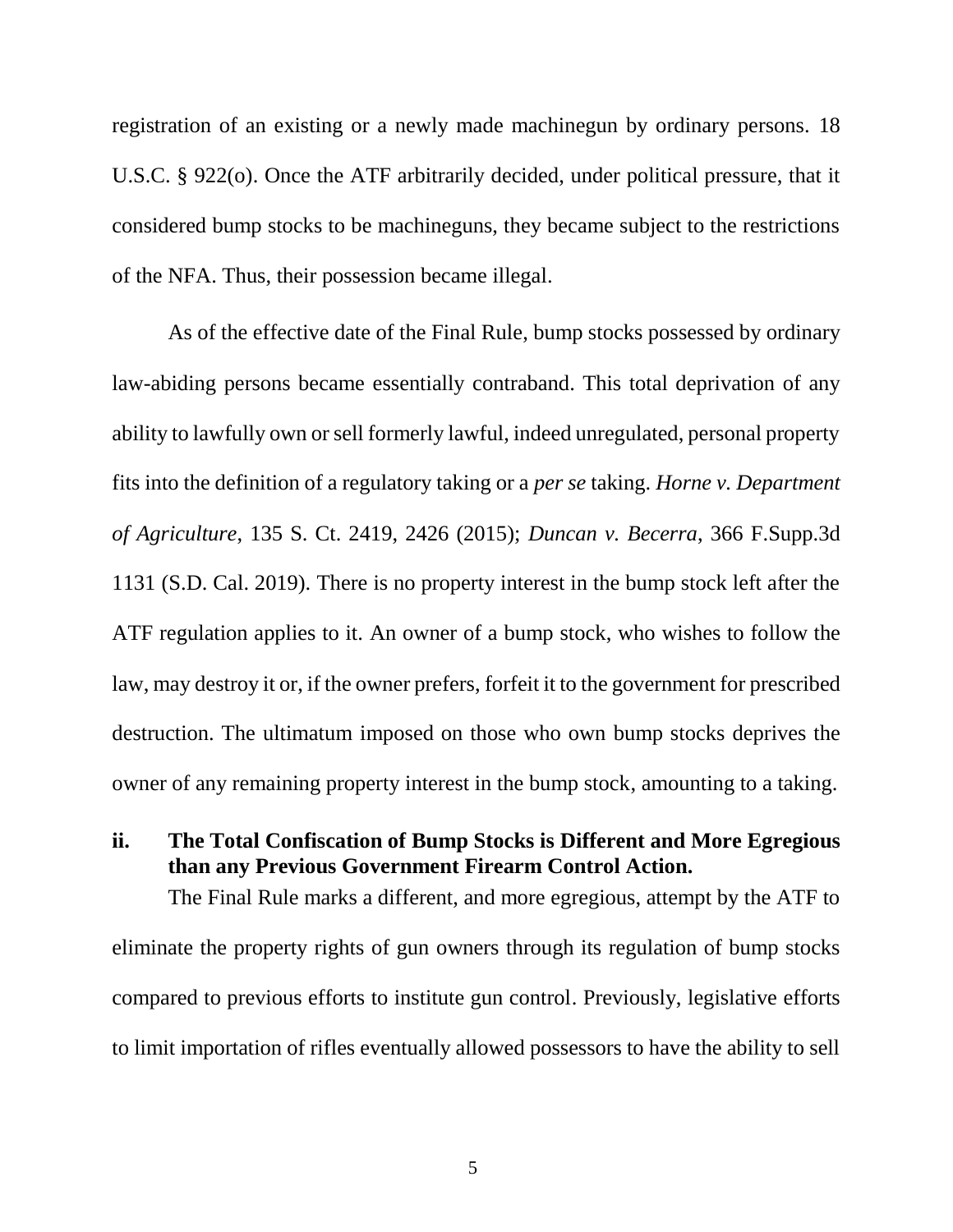the firearms for their value. *Gun South, Inc. v. Brady*, 677 F.2d 858 (11th Cir. 1989) and *Mitchell Arms, Inc., v. United States*, 7 F.3d 212 (Fed. Cir. 1993)

Those facts are markedly different from those here. The importers were never compelled to destroy their inventory by threat of harsh criminal penalties. Such a fact pattern and resulting consequences are relatively new because the government has never enacted such a sweeping ruling until now. With the above in mind, it is important to note that the United States Supreme Court has rejected the argument that a government exercise of its police power can never amount to a taking. In *Lucas v. South Carolina Coastal Council,* 505 U.S. 1003 (1992), the Supreme Court reasoned that the "legislature's recitation of a noxious-use justification cannot be the basis for departing from our categorical rule that total regulatory takings must be compensated." *Id*. at 1026.

**iii. While the Tucker Act, 28 U.S.C. § 1491, May Provide a Means for Monetary Compensation for Federal Takings, it Does Not Eliminate a Fifth Amendment Violation.** In the recent decision in *Knick v. Township of Scott*, 588 U.S.  $\qquad$  (2019), slip op at 6, the Supreme Court reiterated that the fact that a law may provide a

mechanism for compensation does not change whether or not a law violates the Fifth Amendment: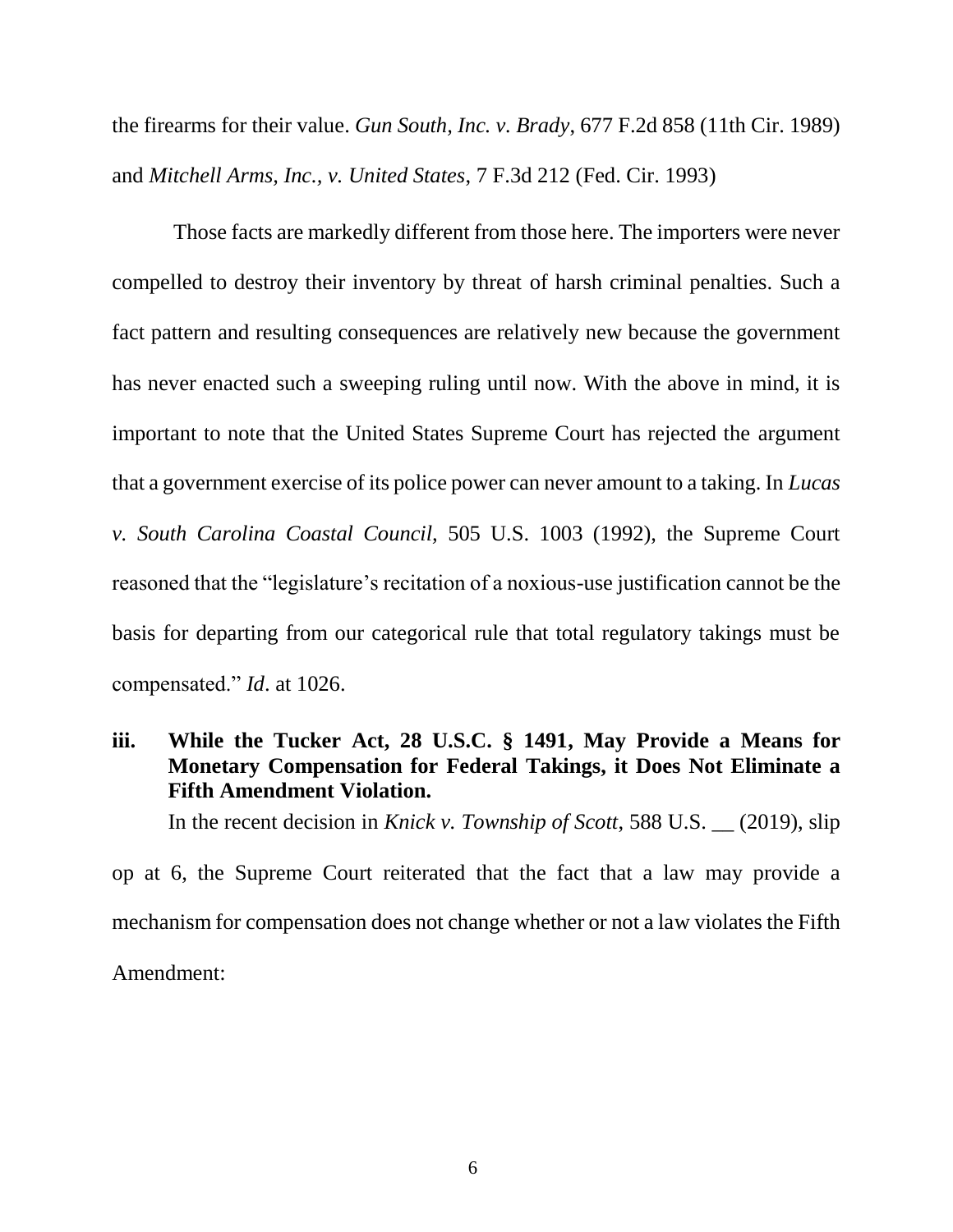Contrary to *Williamson County [Regional Planning Commission v. Hamilton Bank of Johnson City*, 473 U. S. 172 (1985)], a property owner has a claim for a violation of the Takings Clause as soon as a government takes his property for public use without paying for it. The Clause provides: "[N]or shall private property be taken for public use, without just compensation." It does not say: "Nor shall private property be taken for public use, without an available procedure that will result in compensation." *Id.*

The question of whether or not compensation will be due greatly informs governmental decision-making when enacting a ban such as the one here. The ATF estimated that "the total undiscounted cost of this rule [is] \$312.1 million over 10 years[.]". The ATF estimates that there are as many as 520,000 bump stocks owned by gun owners throughout the United States — all of these devices are now required to be destroyed or surrendered for destruction.

Whether or not a law or a rule makes sense for government to enact is informed, at least in part, on its financial burden to the government. It is quite possible that this rule would not have been enacted if the government knew it would have to pay \$312,100,000 to the various owners of the bump stocks it was banning. Therefore, it is important for this Court to review the issue of whether or not this rule requires payment of compensation to the parties that suffered the loss of \$312,100,000.

#### **B. The ATF's regulation is not a proper exercise of police power for public use or purpose.**

Compensability aside, a taking must be for a public use or public purpose to be lawful under the Fifth Amendment. A taking for a private use or the private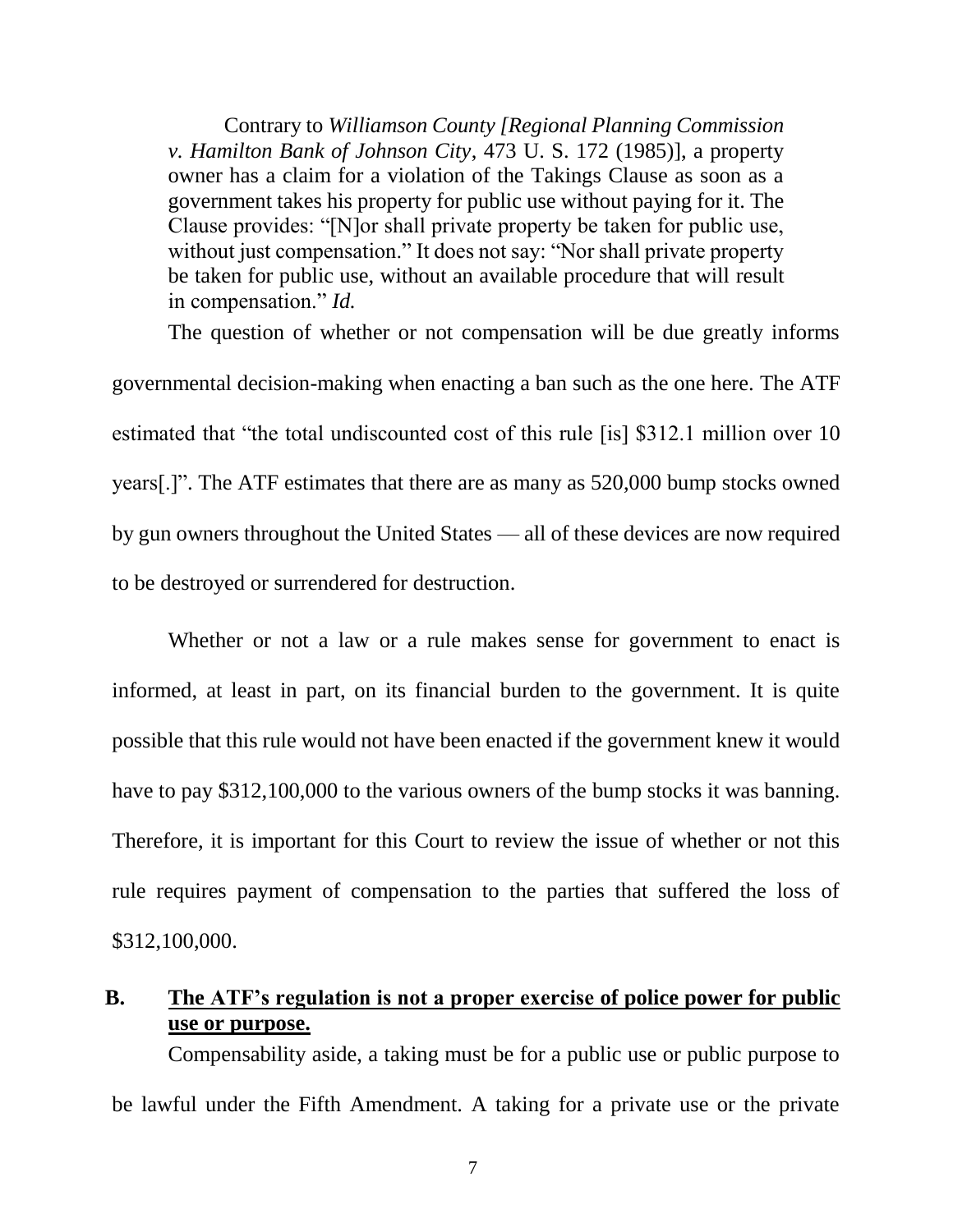purpose of a particular government official is not a lawful government action. *Kelo v. City of New London*, 545 U.S. 469 (2005). Earlier, nineteenth century cases took the position that police power regulation of nuisances was not a taking, even though private property was arguably rendered worthless by government action, and that government action was taken to serve a public purpose. See, *Mugler v. Kansas*, 123 U.S. 623, 668-69 (1887). Certainly, this view that a police power regulation is never a taking is no longer true. Cases that followed this idea, like *Fesjian v. Jefferson*, 399 A.2d 861 (D.C. Ct. App. 1979), are wrong on this point. Otherwise lawful use of property cannot be totally barred, without such a bar constituting a taking. *Lucas v. South Carolina Coastal Council*, 505 U.S. 1003 (1992).

#### **C. Firearms, including machineguns, are not a nuisance that can be regulated out of existence under the police power without triggering the Fifth Amendment.**

Here, the Federal government attempts to regulate machineguns through its taxing power and its power to regulate interstate commerce. Although the Federal government lacks a general police power under the United States Constitution, it can achieve some police power goals through exercise of its enumerated powers. Indeed, in a case concerning whether or not a prior bump stock regulation was a taking, the Court of Claims dropped the pretense of a Federal Government of limited enumerated powers, and called the Federal Government's regulation of machineguns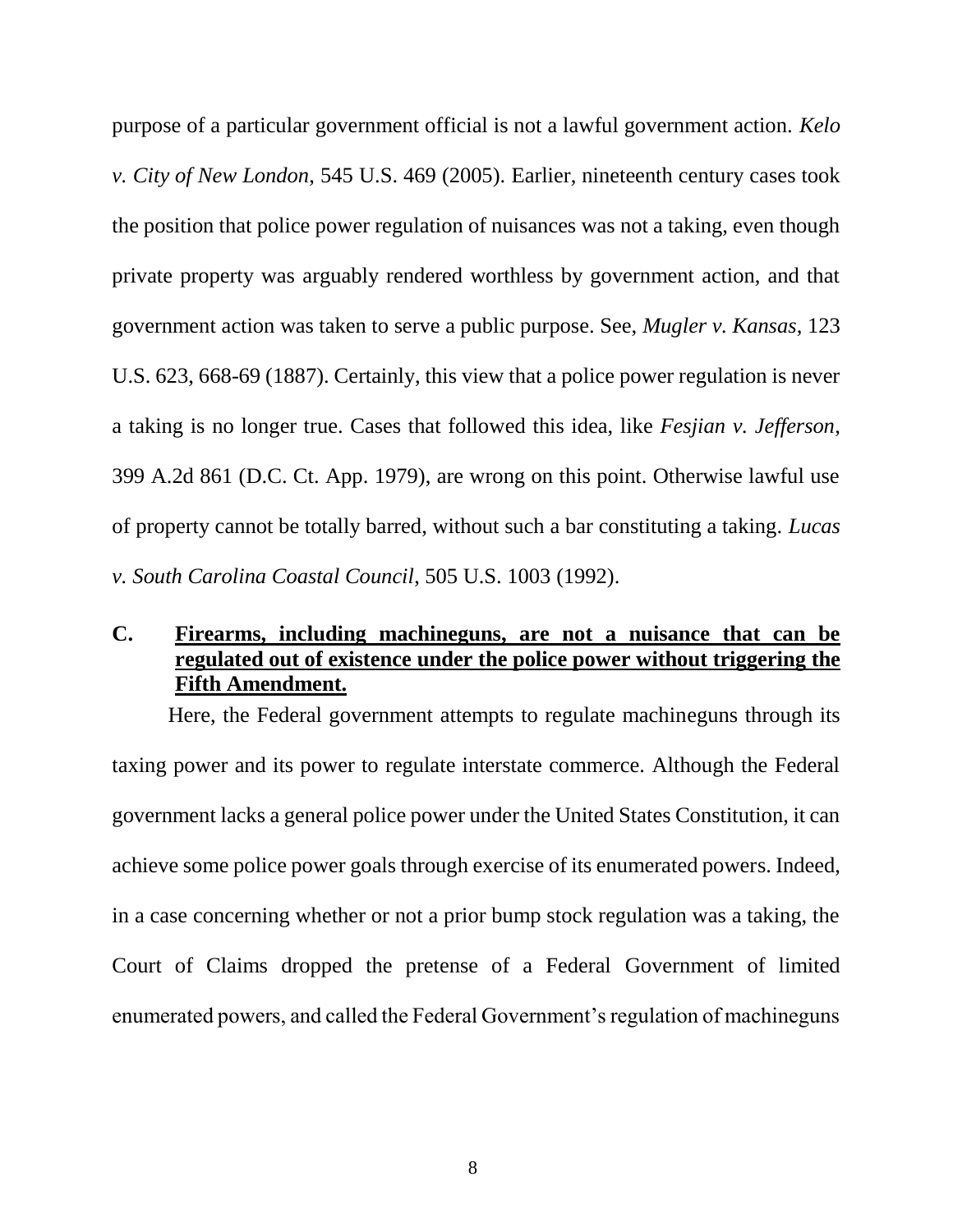the exercise of its police power. *Akins v. United States*, 82 Fed. Cl. 619 (U.S. Claims 2008).

This, however, does not make machineguns and other firearms as well as attachments a nuisance. There is a long line of cases holding that government regulation of uses of property are not a taking, so long as other valuable uses of the property are still permitted. Likewise, there is a long line of cases that holds that the government does not owe compensation for destroying property that constitutes a hazard or a nuisance, such as food that is unfit for consumption. *Amicus* submits that under current precedent, this category of nuisances is the only assertion of the police power by government that can both take all value from property and not result in compensation being due. In fact, another way of looking at this fact pattern is that such government action is not a taking because the property lacks value; if it has any value it is a negative one. Spoiled food, or old and unstable dynamite is only a liability. It has no positive value.

Declaring a common, not inherently dangerous object to be a nuisance, without value and therefore banned under a power like the police power, is not a way out of the application of the Fifth Amendment. In *Staples v. United States*, 511 U.S. 600 (1994), the Supreme Court rejected the argument that the NFA's regulation of machineguns should put all gun owners on notice that guns that might be machineguns were subject to the strict liability regulation that might apply to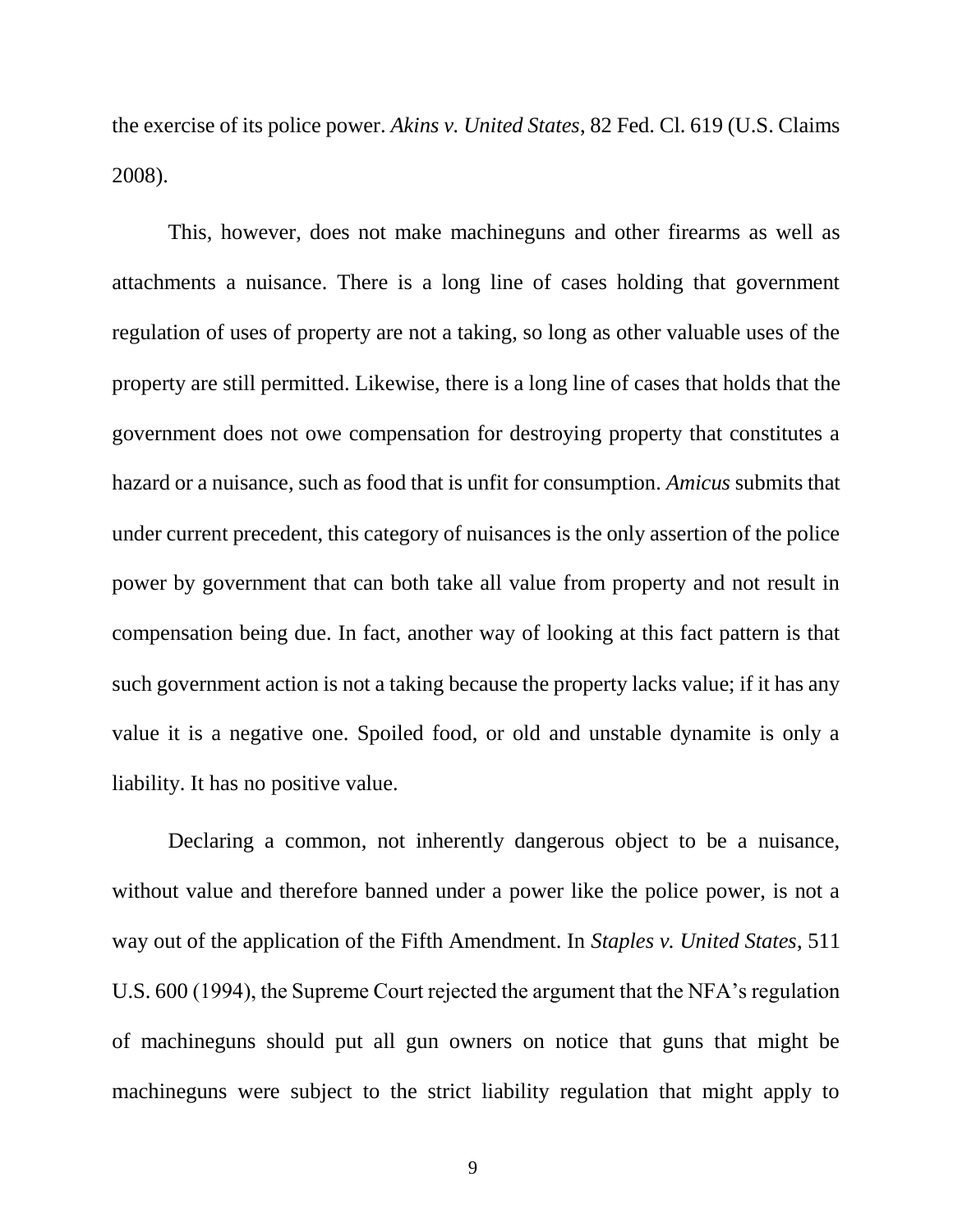possession of hand grenades or narcotics: "Guns in general are not 'deleterious devices or products or obnoxious waste materials,'…that put their owners on notice that they stand 'in responsible relation to a public danger.'" Id. at 610 (internal citations omitted).

Items that are a nuisance are often those for which their manufacturers and users have strict liability in tort for harm that results from them (such as explosives or dangerous chemicals). However, this treatment for firearms has been expressly rejected by Congress. The Protection of Lawful Commerce in Arms Act ("PLCAA") enacted in 2005 and codified at 15 U.S.C. §§ 7901 et. seq., bars strict liability in tort for firearm manufacturers for the use or misuse of the firearms they made. The PLCAA constitutes a decision by Congress that firearms, including machineguns, are not a nuisance that should trigger strict liability for their use or misuse under state tort law. Indeed, a court has found that the PLCAA protected a maker of bump stocks from liability for their alleged misuse in the 2017 Las Vegas music concert murders that were the motivating factor for enactment of the ATF rule at issue here. *Prescott v. Slide Fire Solutions, LP*, 341 F. Supp. 3d 1175 (D. Nev. 2018).

## **D. Deference Should be Declined Based on Appellees' Failure to Invoke Chevron.**

The Court was correct in its determination that Chevron deference did not apply to criminal statutes, but it should still find on a separate basis that the Appellees waived any claim to it. The Supreme Court of the United States has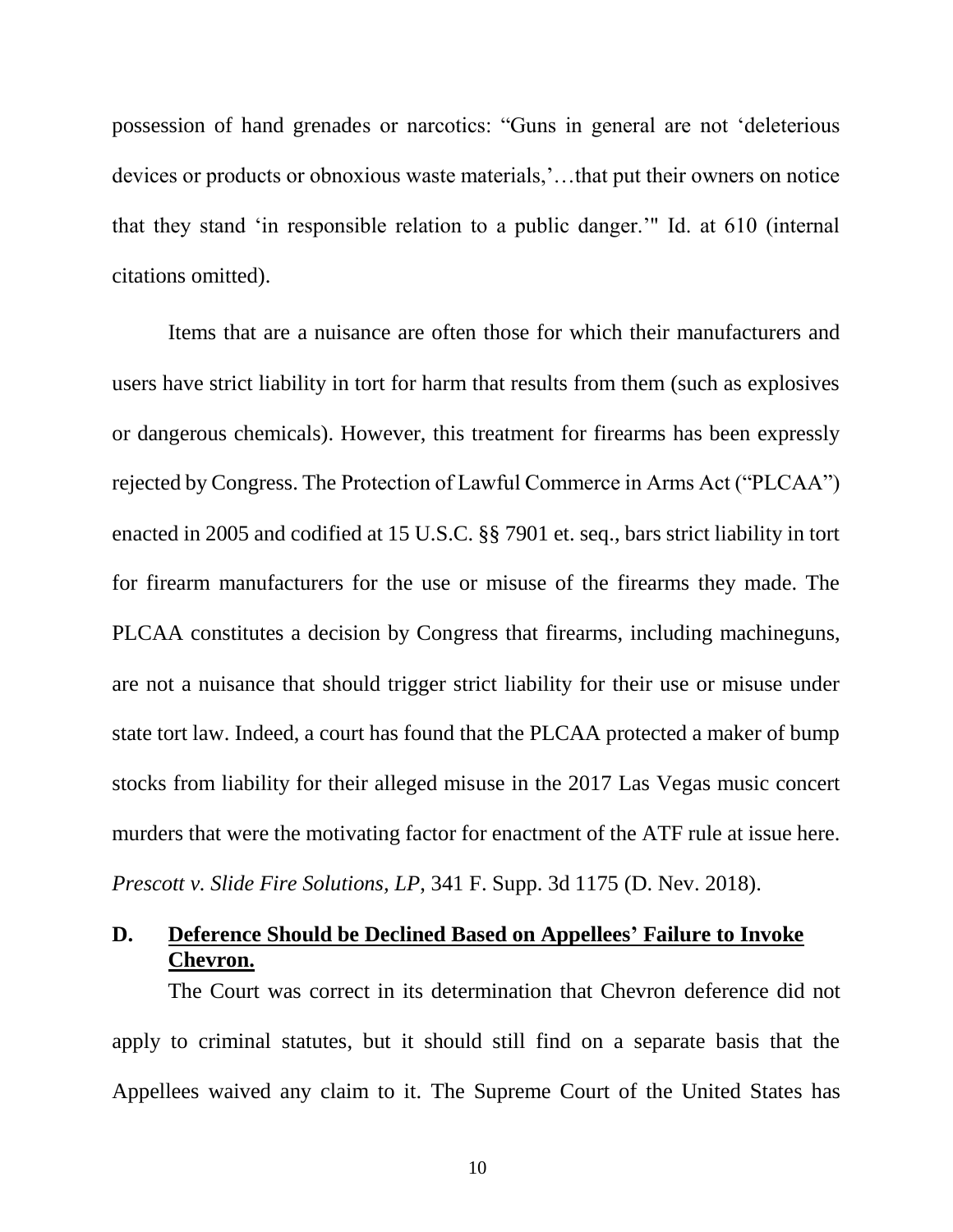expressly waived the need to consider whether an agency is due deference based on their own failure to invoke Chevron. In a recent opinion drafted by Justice Gorsuch, the Supreme Court blatantly declined to consider whether deference is due based on the failure to invoke. *HollyFrontier Cheyenne Ref., LLC v. Renewable Fuels Ass'n*, 141 S. Ct 2172, 2021 U.S. LEXIS 3399, \*19 (2021). This finding in regard to the need to invoke deference was not a matter of first impression for the Supreme Court as it has been addressed before in similar terms. (Gorsuch, J., concurring in the denial of cert.) (explaining that the Supreme Court "has often declined to apply Chevron deference when the government fails to invoke it"); *Burlington Northern Santa Fe Ry. v. Loos*, 139 S. Ct. 893 (2019).

As noted in the Appellant's principal brief, the Appellees have made an express waiver of Chevron by failing to invoke it. See Notice of Supplemental Authority, R.38, Page ID#302; Transcript, R.56, Page ID#498; Opinion, R.48, Page ID#461-462; Brief for Appellees, ECF #29 at 16; Petition for Rehearing En Banc, ECF #55-1 at 3, 14. This Court should follow the Supreme Court's determination that Chevron can be waived and declare that in its ruling.

#### **E. The ATF's Final Rule has No Basis in the Language of the 26 U.S.C. § 5845 (b).**

When using a bump stock for a single shot to be fired, the trigger must be depressed, released, and reset before another shot may be fired. This should be considered as a single function of the trigger. The term "machinegun" means: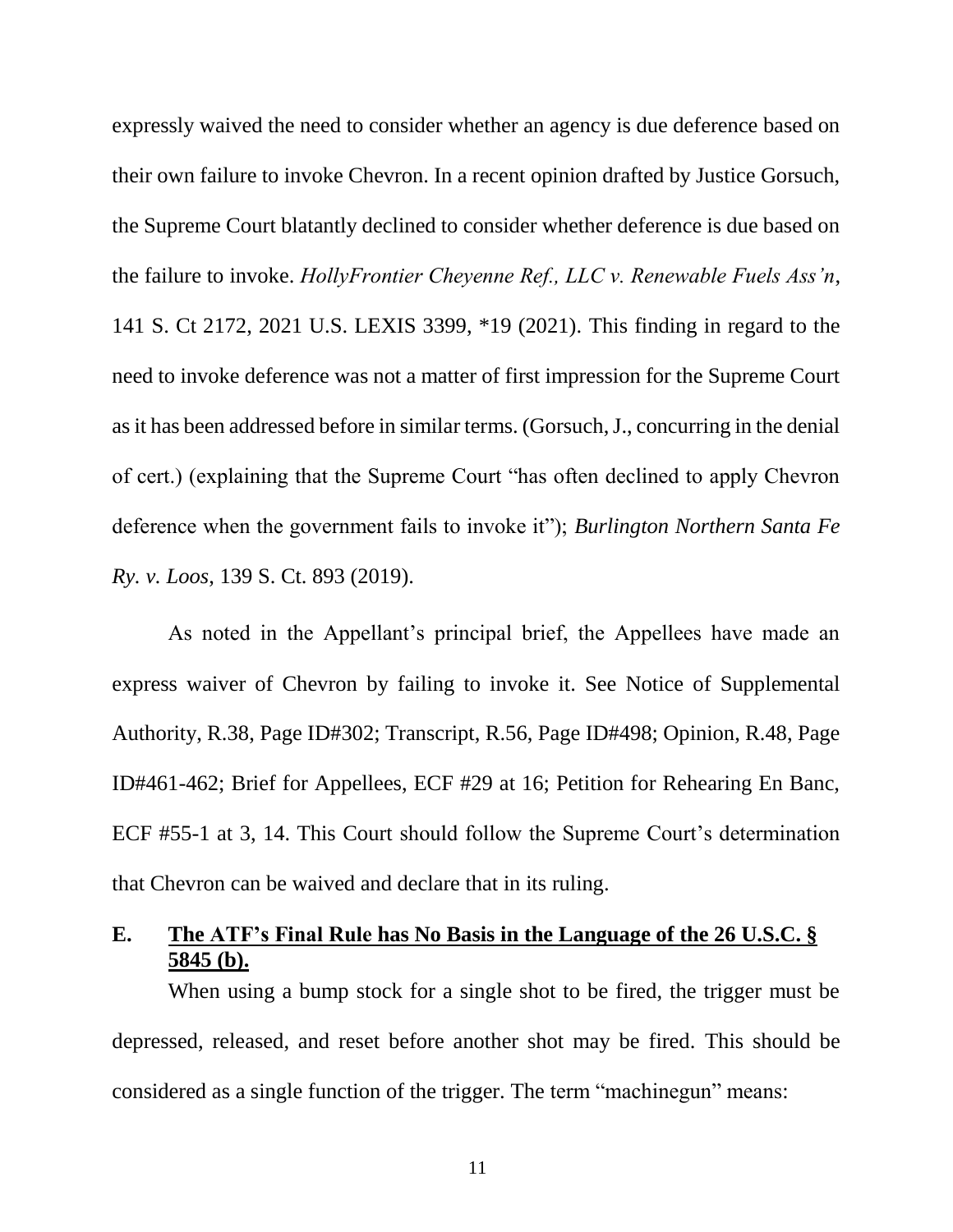"any weapon which shoots, is designed to shoot, or can be readily restored to shoot, automatically more than one shot, without manual reloading, by a single function of the trigger…" 26 U.S.C. § 5845 (b) (excerpt).

An individual operating a bump stock shoots the firearm through the use of multiple recoil-induced successive functions of the trigger; this action does not meet the standard set by the plain language above that calls for more than one shot to occur for each "single function of the trigger". A bump stock may change how the pull of the trigger is accomplished, but it does not change the fact that the semiautomatic firearm shoots only one shot for each pull of the trigger. *Guedes v. Bureau of Alcohol, Tobacco, Firearms & Explosives*, 920 F.3d at 48 (Henderson, J., concurring in part and dissenting in part).

Based on this plain definition of the phrase "single function of the trigger"; bump stocks should not be classified as machineguns under 26 U.S.C. § 5845 (b).

#### **CONCLUSION**

The ATF rule completely banning possession of bump stocks is a taking within the Fifth Amendment, requiring the government to pay affected owners the fair market value of their bump stocks before the ban. Additionally, the Final Rule is not the best interpretation of 26 U.S.C. § 5845 (b) and Chevron deference was properly waived by the Appellees. For these reasons, and those stated by the Appellant, the District Court's decision should be reversed.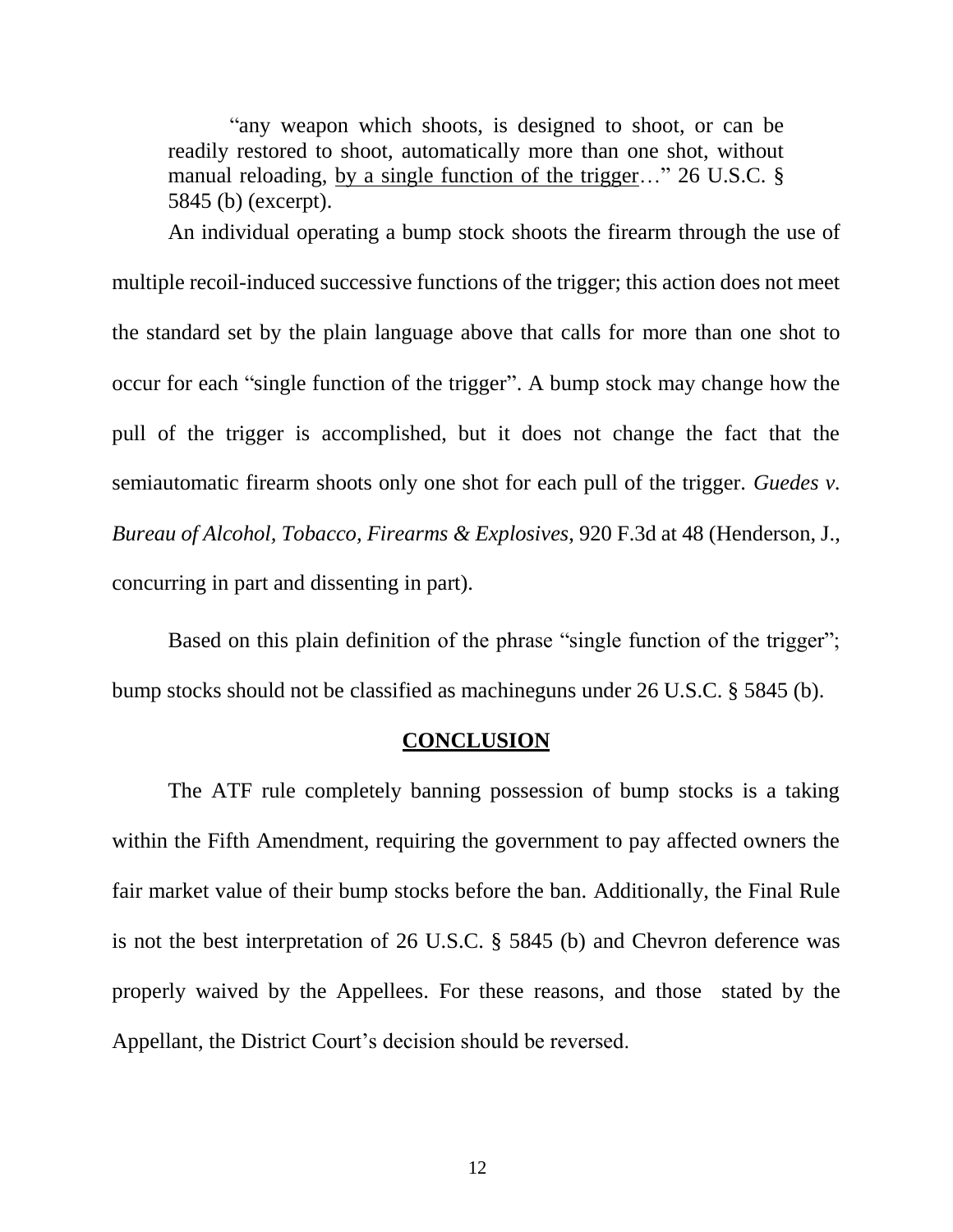Respectfully,

/s/ Sebastian D. Torres

Sebastian D. Torres\* LEWIS BRISBOIS BISGAARD & SMITH LLP 250 East Fifth Street, Suite 2000 Cincinnati, OH 45202 (513) 808-9911/(513)-808-9912 (Fax) sebastian.torres@lewisbrisbois.com *Attorney for Amici Curiae*

\*Not admitted to this Court. Registered as Amicus Attorney.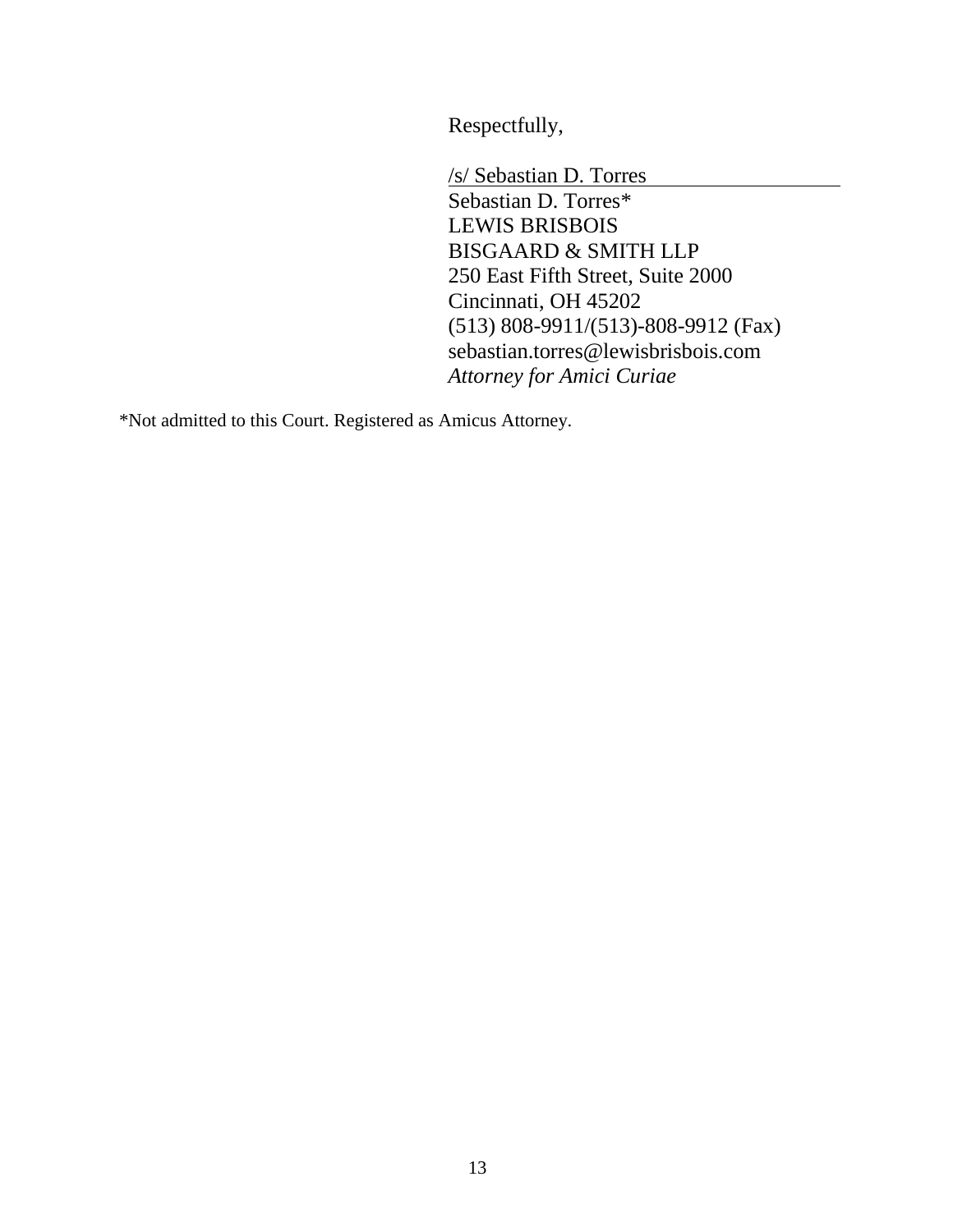#### **CERTIFICATION PURSUANT TO Fed. R. App. P. 32(a)(7)(B) and (C)**

The undersigned hereby certifies that the foregoing brief complies with the type-volume limitation of Fed. R. App. P.  $32(a)(7)(B)$  and (C) because the brief contains 2,980 words of text.

The brief complies with the typeface requirements of Fed. R. App. P.32(a)(5) and the type style requirements of Fed.R.App.P.32(a)(6) because this brief was prepared in a proportionally spaced typeface using Microsoft Word 2016, Times New Roman, Size 14.

Respectfully,

/s/ Sebastian D. Torres Sebastian D. Torres\* LEWIS BRISBOIS BISGAARD & SMITH LLP 250 East Fifth Street, Suite 2000 Cincinnati, OH 45202 (513) 808-9911/(513)-808-9912 (Fax) sebastian.torres@lewisbrisbois.com *Attorney for Amici Curiae*

\*Not admitted to this Court. Registered as Amicus Attorney.